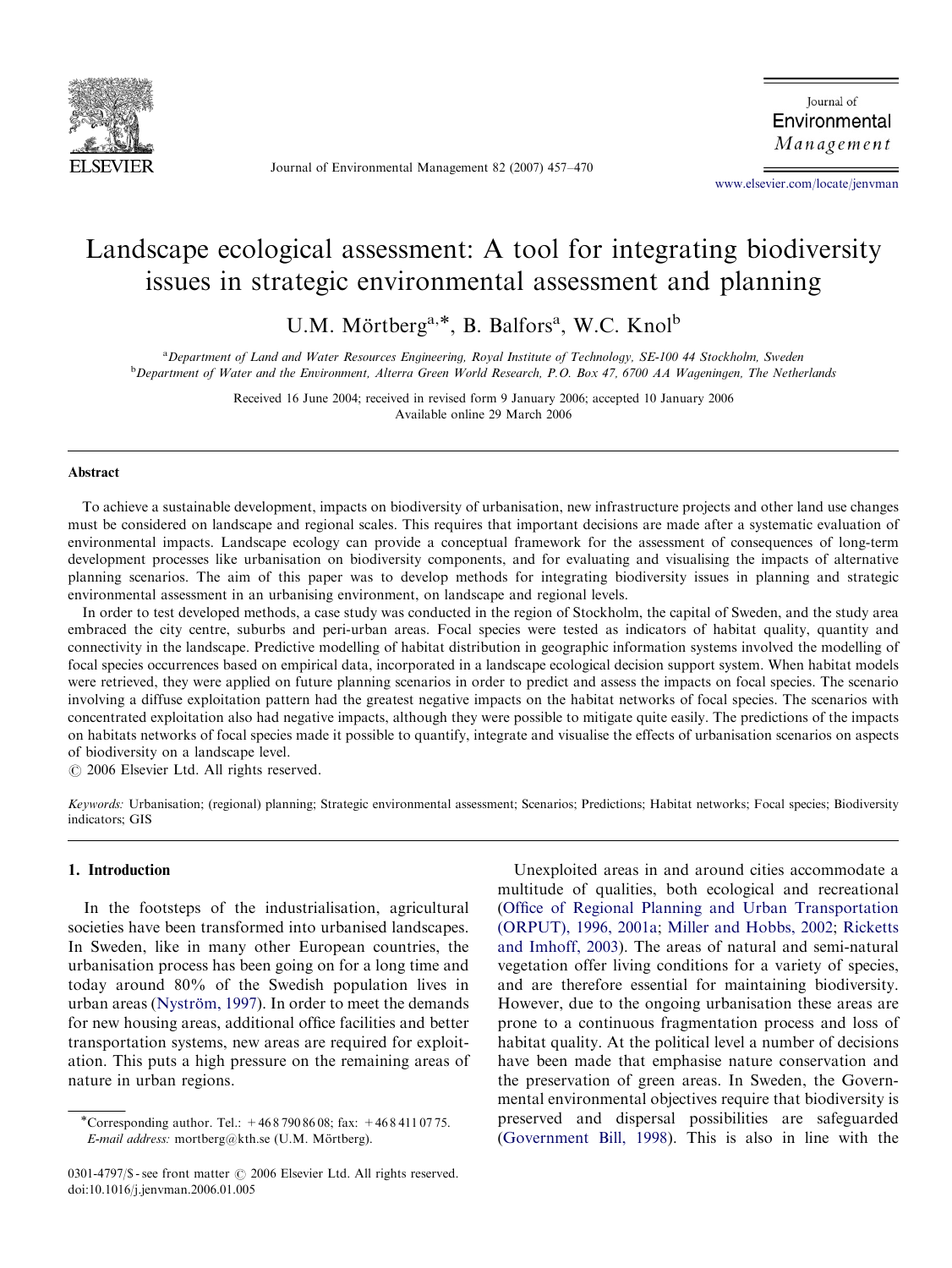Convention on Biodiversity, where an ecosystem approach is adopted and should be applied whenever appropriate [\(Official Journal of the European Communities \(OJEU\),](#page--1-0) [1993\)](#page--1-0). Further, in the sixth EU Environmental Action Programme, biodiversity is one of four priority areas where action is required. An objective and priority area for action on nature and biodiversity is the conservation of species and habitats, with special concern to preventing habitat fragmentation ([OJEU, 2002\)](#page--1-0).

In response to the political ambitions, the impacts of new developments in urban areas require careful consideration. Therefore the consequences of urban expansions need to be analysed prior to any decision that provides for the exploitation of green areas. When such a decision concerns a project, for example the construction of a motorway, the legal requirements on environmental impact assessment (EIA) state that the impacts of the project are identified before a decision is made. However, initial decisions on urban expansion and major infrastructure investments are often made at a strategic stage where the long-term development of an urban region is determined. For this type of decisions the EIA regulations can not be applied. Instead a strategic environmental assessment (SEA) can be prepared, which addresses the environmental impacts of a strategic decision ([Lee and Walsh, 1992;](#page--1-0) Thérivel et al., [1992;](#page--1-0) Partidário, 1996; [Glasson et al., 1999](#page--1-0); [Fischer, 2002](#page--1-0); [Balfors and Schmidtbauer, 2002\)](#page--1-0).

In Sweden, stricter demands on environmental assessment are raised since the Environmental Code came into force in 1999. In the European context, regulations on environmental impact assessment have been tightened in the amended EU Directive for project EIA from 1997 [\(OJEU, 1997\)](#page--1-0). The recent enactment of a new EU Directive concerning the assessment of the effects of certain plans and programmes on the environment ([OJEU, 2001](#page--1-0)) strengthens the need for environmental consideration in physical planning. Both directives emphasise the importance of identifying impacts at an early stage of the planning process.

The Directives require a general incorporation of SEA in European planning systems, but still there exists a high degree of uncertainty on how a SEA should be carried out. In for example, [Sadler and Verheem \(1996\)](#page--1-0) and [Verheem](#page--1-0) [and Tonk \(2000\),](#page--1-0) a number of methodological and procedural complications related to SEA are identified and discussed. A main issue in this discussion is that each SEA requires an approach that is adapted to the particular qualities of the plan, programme or policy. Hildén et al. [\(1998\)](#page--1-0) stated that the high level of abstraction of plans, programmes and policies involves a major methodological problem for the prediction of impacts.

The integration of biodiversity issues in the assessment requires prediction tools that employ relevant knowledge on the impact of land use changes on the fauna and flora inhabiting the area. Loss and fragmentation of natural habitats are major causes of decline of biodiversity [\(Fahrig,](#page--1-0) [1997\)](#page--1-0), but the magnitude and significance of the impacts on biodiversity are not easy to determine, as this depends on various aspects such as the landscape context of the claimed area, the scope of the proposed development and the vulnerability of a species to external influences. Effects of habitat loss and fragmentation and relations between landscape pattern and ecological processes are studied in landscape ecology, where the landscape level is considered as more inclusive than the ecosystem level, as it is a collection of ecosystems [\(Forman and Godron, 1986](#page--1-0); [Farina, 2000;](#page--1-0) [Wiens, 2002](#page--1-0)). For the protection of biodiversity, considerations are needed at genetic, species and ecosystem scales, and the quality, quantity and connectivity of natural habitats are essential. A site-based conservation approach is not sufficient, but rather a look at persistence requirements of species and communities in the entire landscape. Suitable and accessible habitat can be planned in habitat networks, consisting of core areas sufficient for species' persistence in the landscape, linked together through corridors, which enable dispersal ([Opdam](#page--1-0) [et al., 2002\)](#page--1-0). In this way, landscape ecology can provide knowledge and a conceptual framework for the assessment of ecological consequences of long-term development on wildlife potential ([Fernandes, 2000;](#page--1-0) [Aspinall and Pearson,](#page--1-0) [2000;](#page--1-0) Botequilha Leitão and Ahern, 2002).

Habitat loss and fragmentation are consequences of the urbanisation process, which also causes disturbances on remaining nature areas. Thus, biodiversity is gradually affected, but the level of change is varying in different parts of an urbanising landscape. Consequences of urbanisation like habitat fragmentation and disturbance effects have been explored by for example [Bolger et al. \(1997\),](#page--1-0) [Sauvajot](#page--1-0) [et al. \(1998\)](#page--1-0) and Mörtberg (1996, 1998, 2001) and were reviewed in [Fernandez-Juricic and Jokimaki \(2001\)](#page--1-0). Ecological effects of infrastructure like habitat fragmentation and associated barrier effects on the movements of sensitive species have been studied by for instance [Forman](#page--1-0)  $(2000)$ , and reviewed in Trocmé et al.  $(2002)$ . As a result of urbanisation and infrastructure development, apparently small impacts on individual sites can result in considerable cumulative effects on the availability of natural habitat in a region, which calls for a landscape perspective in impact assessment.

Within the research of conservation biology and landscape ecology, simulations and predictions of species' occurrences are growing fields (e.g. Akç[akaya and Raphael, 1998](#page--1-0); [Dettmers and Bart, 1999;](#page--1-0) [Guisan and Zimmermann, 2000](#page--1-0); [Scott et al., 2002\)](#page--1-0). Such predictions are based on an established relation between the occurrence of a species and environmental variables, describing its suitable habitat. These environmental variables are used to predict potential sites for the species. Predictive habitat models, using GIS, can be applied over large areas and are useful in the conservation and management of ecosystems ([Guisan](#page--1-0) [and Zimmermann, 2000](#page--1-0); [Scott et al., 2002](#page--1-0); [Geneletti,](#page--1-0) [2002\)](#page--1-0). In several studies (e.g. [Natuhara and Imai, 1999](#page--1-0); [Watson et al., 2001](#page--1-0); [Coops and Catling, 2002](#page--1-0)), predictive models are used to assess the ecological effects of